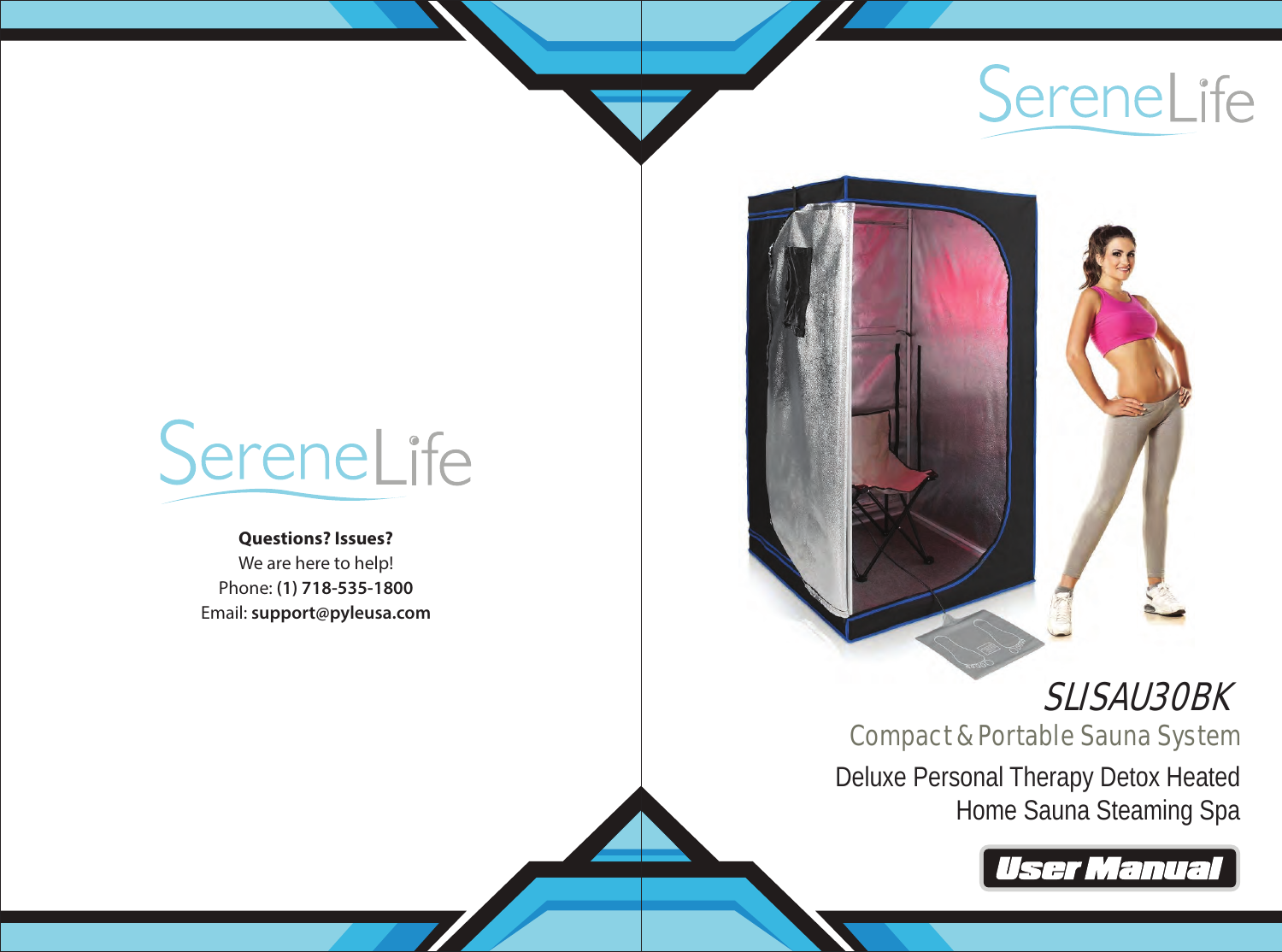# **READ AND FOLLOW ALL INSTRUCTIONS**

- 1. This sauna is not a medical equipment and is not intended for medical purposes.
- 2. Check with your doctor before using this sauna when pregnant or if under medical care.
- 3. Stop using the Sauna immediately if you feel discomfort, nausea, or sleepy.
- 4. Do not plug in while folded for storage.
- 5. Staying too long in the sauna can cause overheating. Recommended 30 minutes per day, and do not use it for more than 3 times per week.
- 6. The appliance is not to be used by persons (including children) with reduced physical, sensory or mental capabilities, or lack of experience and knowledge, unless they have been given supervision or instruction.
- 7. Children should be supervised to ensure that they do not play with the appliance.
- 8. It is recommended that the infrared cabin should not be used within 24 hours after. UV radiation exposure from artificial sources or sun-bathing.
- 9. Individuals who may be at risk from hyperthermia, such as individuals suffering from cardiovascular disease, should seek medical advice before use of infrared warming cabins.
- 10. When persistent erythema (reddening of the skin lasting more than a day) and netlike colour changes persist after regular exposure to infrared radiation, exposure should not be repeated and medical advice should be sought to prevent development of erythema ab igne.
- 11. If you are a person with compromised heat pain sensation or under the influence of alcohol or tranquilizers you should not use infrared warming cabins.

 $\overline{\Delta}$  NOT recommended for use by anyone under 18 years of age.

**DO NOT use the Sauna under any of the following Health Conditions:**

- Any type of respiratory condition
- Anyone with a heart condition
- High or low blood pressure
- **Pregnancy**
- Any skin disease or disorders
- After or during drinking alcohol or alcoholic beverages
- Check with your doctor regarding the use of this product.

# **WARNING: (PLEASE READ CAREFULLY BEFORE USING SAUNA)**

- Unplug the power cord after each use.
- Do not use in or around water due to danger of electrical shock.
- Keep the electrical cord away from heat sources.
- Never operate the unit if the cord or plug has been damaged.
- Do not pull on the electrical cord.
- Any repair must be performed by manufacturer, its service agent or similarly qualifed person.

**Hyperthermia** occurs when the internal temperature of the body reaches a level several degrees above the normal body temperature of 98.6°F (37°C). The symptoms of hyperthermia include an increase in the internal temperature of the body, dizziness, lethargy, drowsiness, and fainting.

# The effects of hyperthermia include:

- Failure to perceive heat
- Failure to recognize the need to exit the room
- Unawareness of impending hazard
- Fetal damage in pregnant women
- Physical inability to exit the room
- Unconsciousness.

# **WARNING**



 *The use of alcohol, drugs, or medication is capable of greatly increasing the risk of fatal hyperthermia.*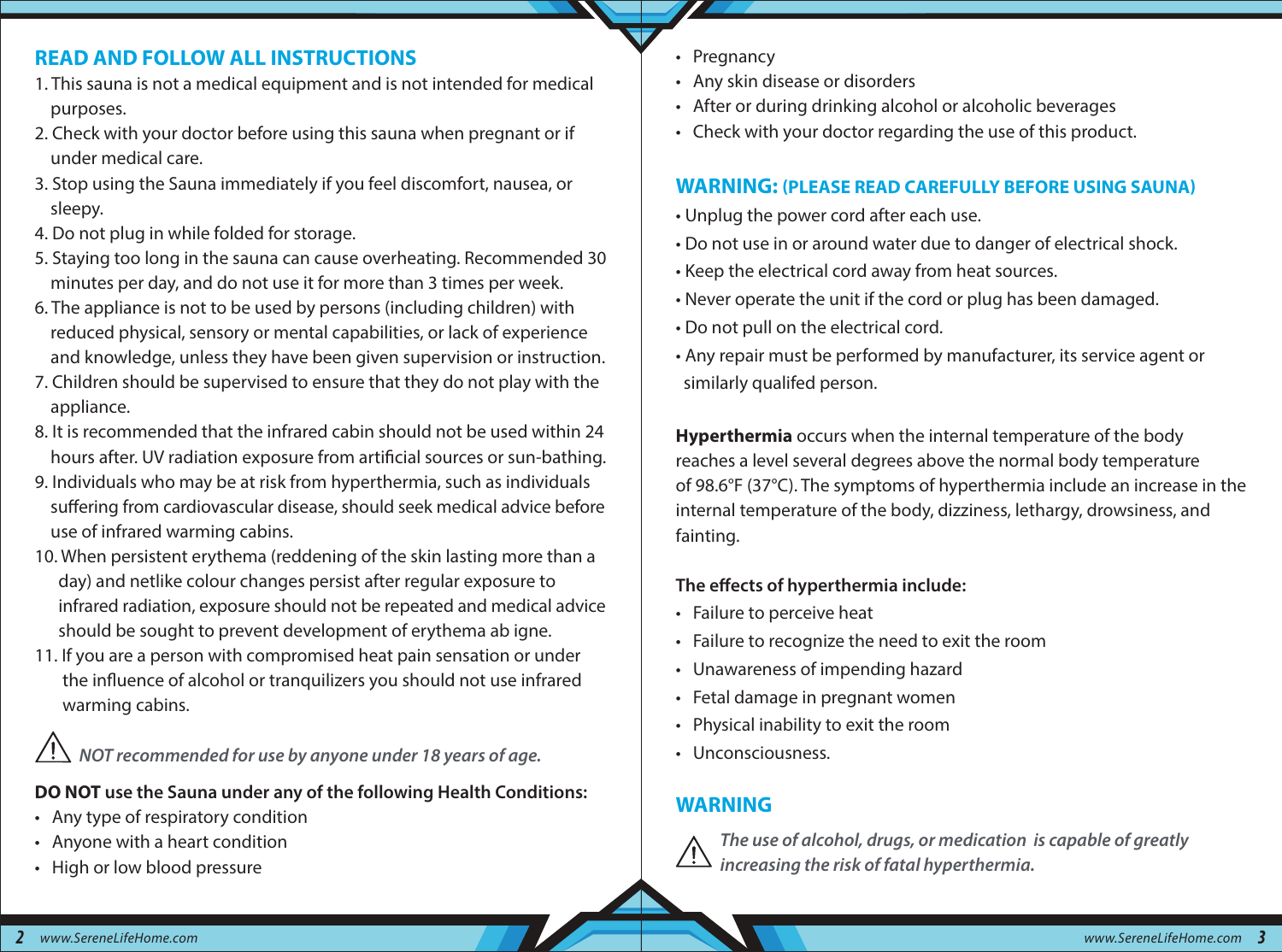#### **FUNCTIONS & FEATURES**

- When Sauna box heats up to 55°C (131°F), FIR materials emits, 95% of its energy.
- It takes 5 minutes to reach 55°C (131°F) constant temperature.
- Low cost to operate.
- Depending on individual , the volume of perspiration can be 500 cc. with 10 minutes use.
- Only a minute to set up or to close down. No mess to clean up. Just wipe with a damp cloth.
- Light weight only 10-11Kgs. Dry and portable. Suitable to use anywhere.

# **FEATURES:**

- Easy Access Sit-in Steam Sauna Design
- Compact Spa Size Perfect forIn-Home Use
- Detoxifying & Soothing Infrared Heated Body Therapy
- Portable, Personal Home Sauna Style
- High-Powered Heating Element
- Includes Foldable Chair for Comfortable Seating
- Energy & Power Efficient Design, Low-cost Heating Sauna
- Convenient Hand Access Zippers for Book/Magazine Reading
- Wired Controller For Timer & Auto Heat Setting
- Integrated Foot Pad Heating Mat
- Used For Personal Health, Detox, Weight Loss,Fatigue &Stress Relief

# **WHAT'S IN THE BOX:**

- Home Sauna Tent
- Foldable Chair
- Heated Foot Pad

# **TECHNICAL SPECS:**

- Power Output: 1300 Watt
- Steam Sauna Heating Element: Carbon Fiber Heating Panels
- Maximum Temperature Reached: 140° Fahrenheit (60° Celsius)
- Adjustable Time Setting: Up To 60 Minutes
- Construction Materials: Oxford Fabric, AluminiumInsulated Film, Metal Alloy Frame
- Power Cord Length: 5.3' ft.
- Power Supply: 120V
- Total Assembled Sauna Size (L x W x H): 35.4'' x35.4'' x70.9'' -inches



- **A-** Led therapy light
- **B-** Electric box
- **C-** Rememote controller
- **D-** Removable window
- **E-** Carbon fiber heater
- **F-** Portable chair
- **G-** Foot pad

# **HOW TO ASSEMBLE**

#### **Please keep away from sharp objects that may damage the unit when handing the set up or close down of the sauna equipment.**

- 1. Unfold both side-walls off the FIR Sauna box to let it stand upright.
- 2. Close the zipper from the bottom of the back-wall to the front end, and place the foam floor cushion in place, with the glossy side facing upward.
- 3. The wired foot pad, with its footprint facing upward, should then be placed on the cushion the front near the front end.
- 4. Put the folding chair on the rear part of the cushion. The unit is ready for use.
- 5. Please note that while handling the setup of close down, always keep away from sharp objects that may damage the unit. Reverse the procedures outlined above for setting up if packing the

sauna away.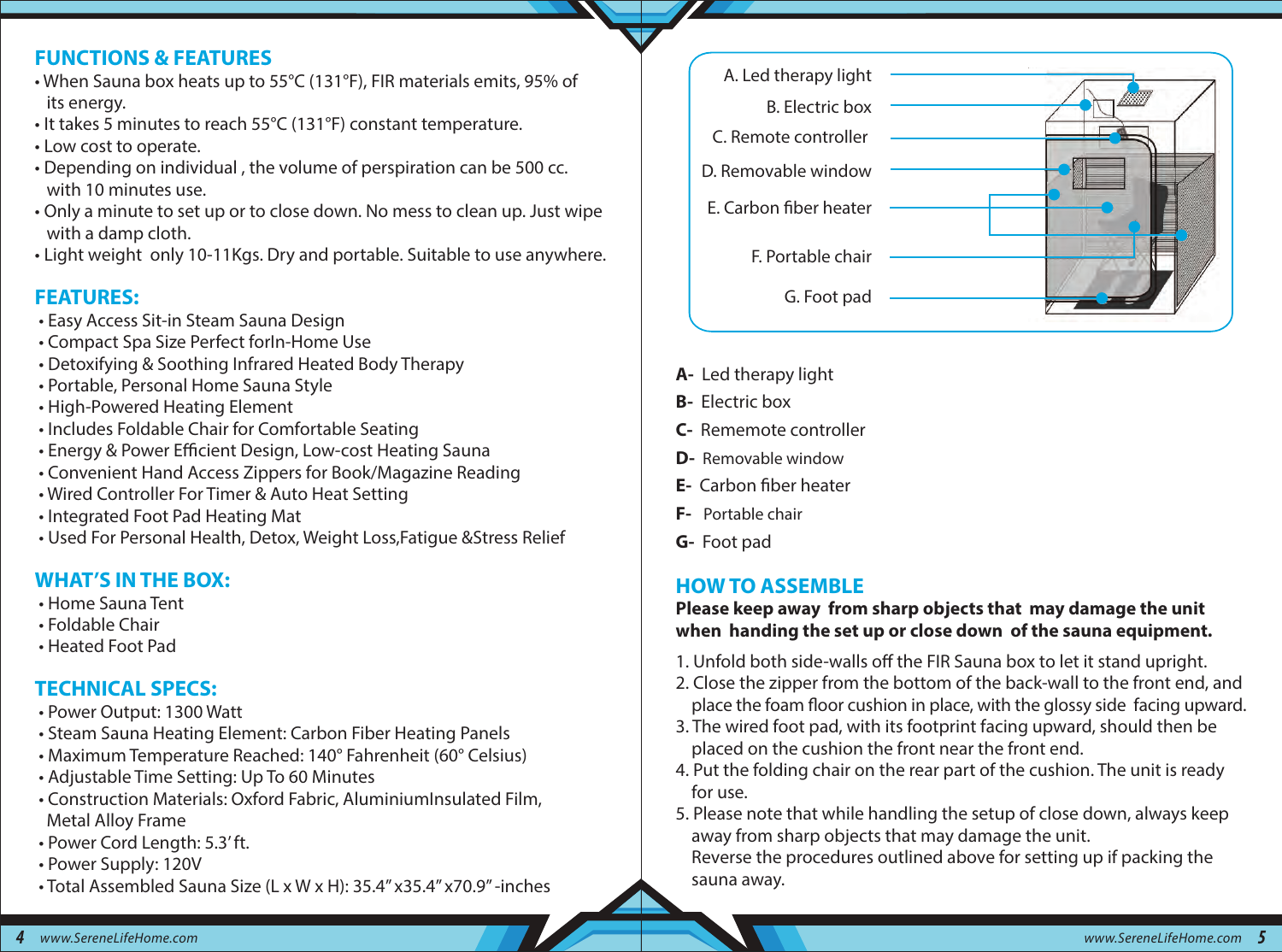#### **INSTALLATION PROCEDURES**

- 1. To open the Sauna Box, put the PE-foam on the bottom and lay the folding chair in the housing. Build the Sauna Box inside the wall to keep it standing.
- 2. Plug the power cord into the power socket.
- 3. Using the Hand-held controller to set up the time and temp.
- 4. It is suggested that pre-heat the Sauna Box and the foot pad for five minutes. Use of the footpad depends on individual preference.
- 5. When all the time and temp has been set up, a suggestion is to drink a cup of 300-500 cc's of water. Then sit in the Sauna, close the zipper and relax.
- 6. After using the Sauna, unplug and pull out the power cord.

### **ASSEMBLY INSTRUCTIONS**

**1** Connect the sauna tent framework ensuring that the poles are seated properly in the corner connectors. lt may be necessary to gently twist the poles back and forth until the connection tabs pop-out and lock into place.



 Pull the sauna tent outer canvas over the constructed framework.



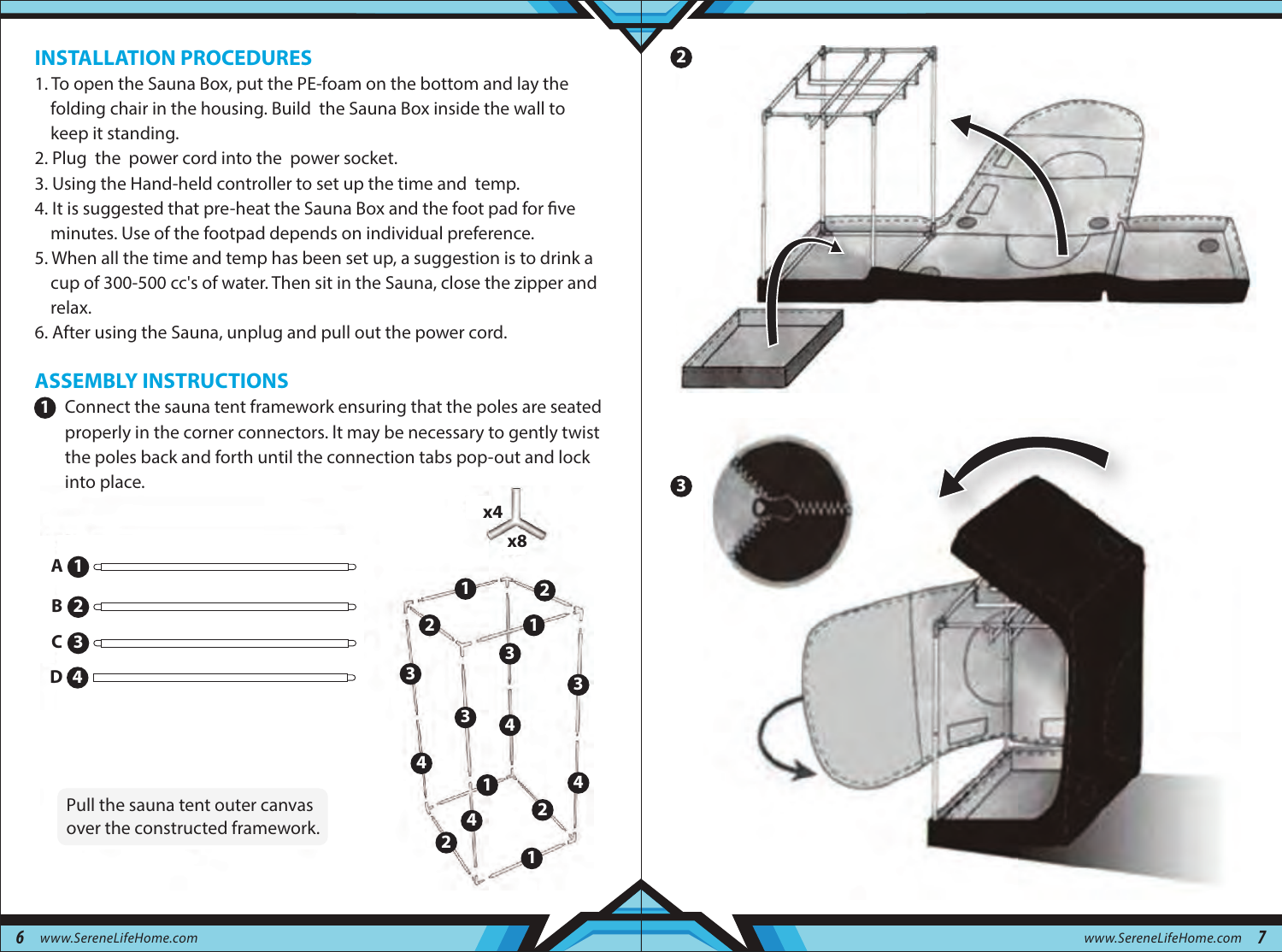